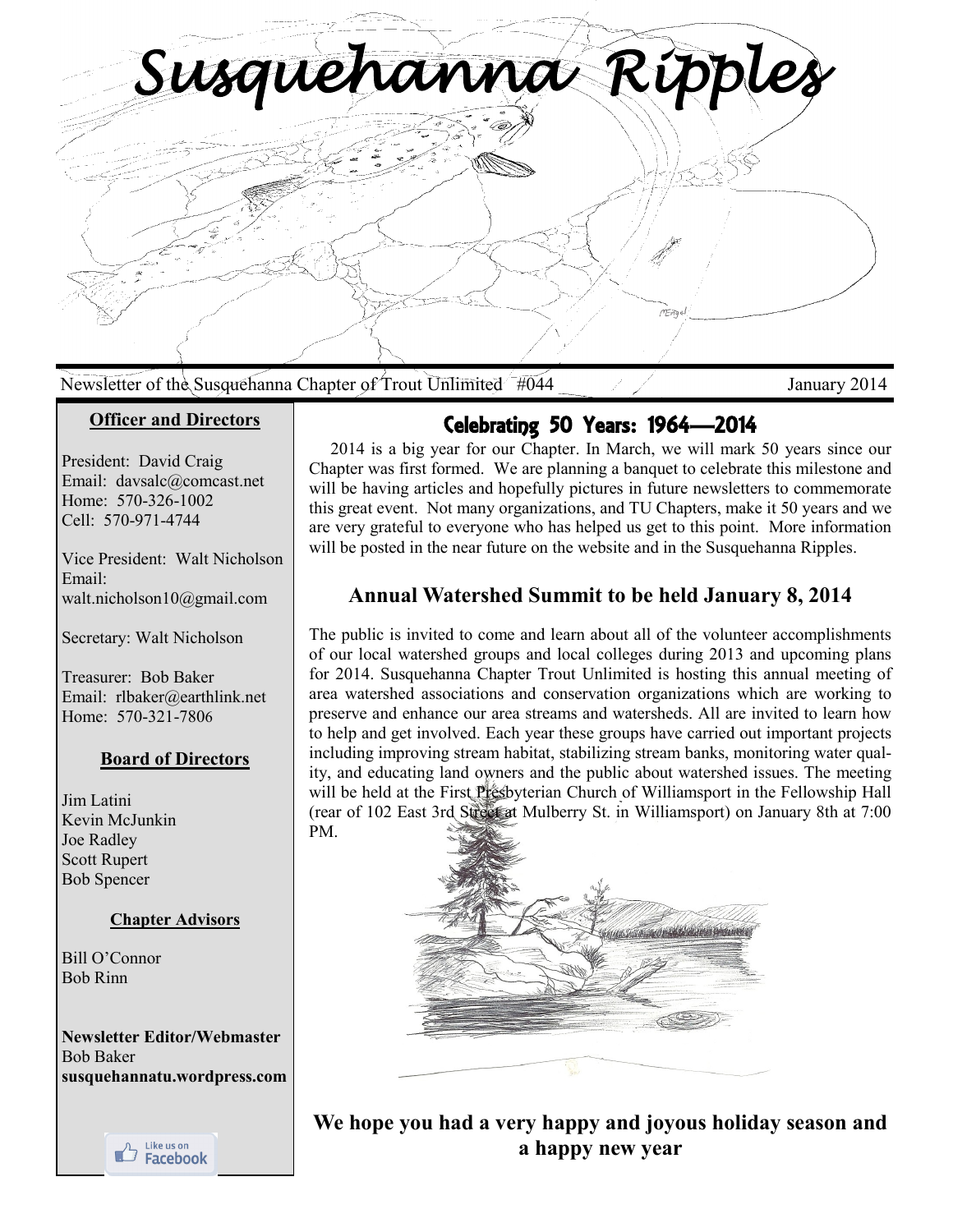Miles of stream in PA 79,495 (DEP Stream Layer) Number of streams surveyed with WT 1,199 Miles of Class A Streams 1,613 Miles of Wild Trout Streams 13,294 Miles of Stocked Trout Streams 4,670

## **FYI**

Number of streams surveyed since 2010 2,502 (This includes streams found to be dry) Miles of Trout water 17,964 (This number is constantly growing as we continually document wild trout streams through the Unassessed Waters Initiative)

# **Mentored Youth Fishing Day to Expand Statewide in 2014**

The Pennsylvania Fish and Boat Commission (PFBC) unveiled plans to expand its popular Mentored Youth Fishing Day program across the state in 2014.

Launched this past spring as a pilot program on the Saturday preceding the regional opening day of trout season, Mentored Youth Fishing Day was an immediate hit with adult anglers and the kids in their lives. More than 3,700 adult anglers registered 5,110 kids for the fishing opportunity.

"This new program turned out to be very popular with anglers and their friends and family," said PFBC Executive Director John Arway. "We had a great turnout at every location and we received a lot of thanks from participants, who said they were happy to have a special day to fish with their children in advance of the opening day. We expect the same level of enthusiasm and turnout when we expand it statewide this spring."

For the 2014 fishing season, the first Mentored Youth Fishing Day will be held on approximately a dozen waters on March 22, the Saturday before the regional opening day of trout season in 18 southcentral and southeast counties. The second one will be held on approximately two dozen waters on April 5, the weekend before the traditional statewide opening day of trout season.

"We are still finalizing the exact number of waters and will publicly announce the list in December before the holiday season, sort of our gift to anglers," added Arway.

A follow-up survey of participants found that 89 percent of the registered youth fished that day; a majority of mentors were family members; and more than 80 percent of the mentors said they were satisfied with the experience. All total, the kids and their mentors fished 7,727 hours and reported releasing 4,405 trout and harvesting 1,183. Nearly 80 percent of the mentors said they usually fish the opening day of trout season. However, more than one-third of respondents said that they do not typically take youth out on opening day. (taken from PFBC website)

# **Thank You Again**

 As we start a new year, we feel it is once again appropriate and important to thank everyone who has helped our Chapter fulfill its goals in 2013 and move forward with success. The list of individuals is numerous and everyone has contributed in their own way and it is very much appreciated. A simple thank you does not seem enough but please know that your efforts and contributions are not forgotten. Everyone who has contributed items to be sold for Chapter fundraising, helped at the Chapter booths at events, held an officer or director position, contributed to the newsletter or website, helped with the fly tying class's, helped set up or tear down after a chapter meeting, and for coming to or monthly meetings, every little bit counts. This list in not complete and there are many other things that our members do to contribute.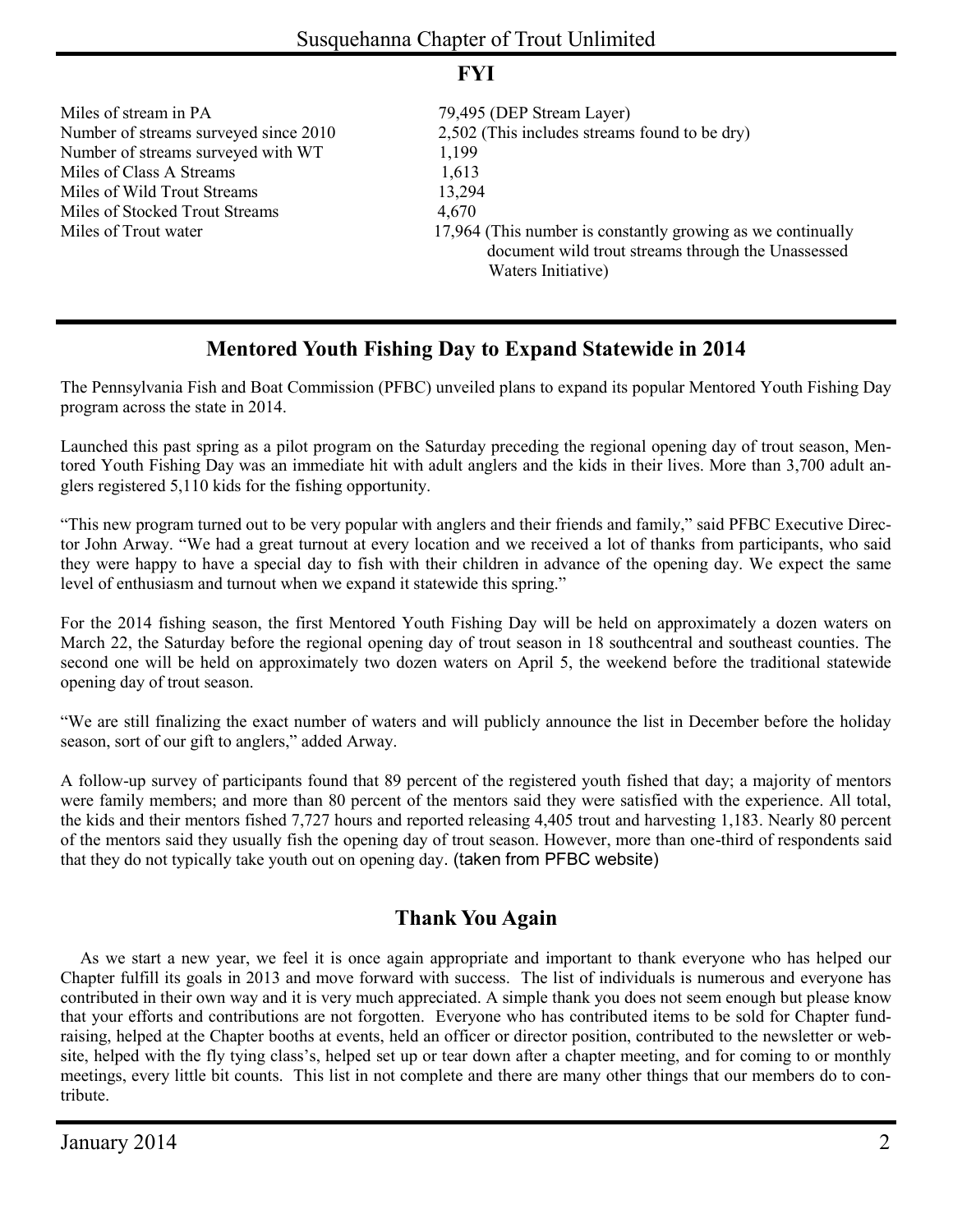# **In Memory**

 The Officers and Directors of the Susquehanna Chapter of Trout Unlimited would like to take a moment and remember all of our deceased members. Over the past 50 years we have accomplished a great deal as an organization, but we have experienced sorrow many times with the passing of a Chapter member.

 We would like to pay tribute to these men and women who played a vital part in the formation, and growth, of this organization in its first 50 years.

 While we celebrate out 50th year of anniversary, let us remember these men and women who helped make this all possible. This organization would not be what it is today if it was not for the dedication and support of these individuals.

# **Recipe of the Month**

Salmon - Pasta Salad

#### Salmon

1 (1/2 lb) salmon fillet or 1/2 lb canned salmon 1/8 tsp dill weed Salt and pepper to taste Granulated garlic to taste 2 tbsp olive oil

#### Pasta

2 1/2 cups extra wide noodles, cooked according to directions 1 cup halved olives 1/4 cup finely chopped carrots 2 ribs celery, finely chopped 1/2 cup finely chopped tomato 1/4 cup finely chopped green onion 1/4 cup finely chopped red onion

#### Sauce

5 tbsp melted butter 1/8 tsp dill weed 3/4 tbsp granulated garlic 2 freshly squeezed lemons Salt and pepper to taste

For Salmon: Sprinkle salmon with dill weed, salt, pepper and granulated garlic. In a large skillet, heat oil over medium high heat until hot. Add salmon and cook 2 minutes per side or until fish flakes easily with a fork.

For Pasta: In a large bowel, stir together noodles, olives, carrots, celery, tomato, green onions and red onion. Flake salmon and gently stir into noodle mixture.

For Sauce: in large, microwave safe bowel, stir together butter, dill weed, granulated garlic, lemon juice, salt and pepper: cook in microwave on high 1 1/2 minutes. Gently stir sauce into past. Serve warm with toasted French bread.

From Gene ad Dorothy Zamora, Benton City, Washington (North<br>January 2014 3 | Francisco Club - Celebrate Fish Members' Greatest Recines American Fishing Club - Celebrate Fish, Members' Greatest Recipes